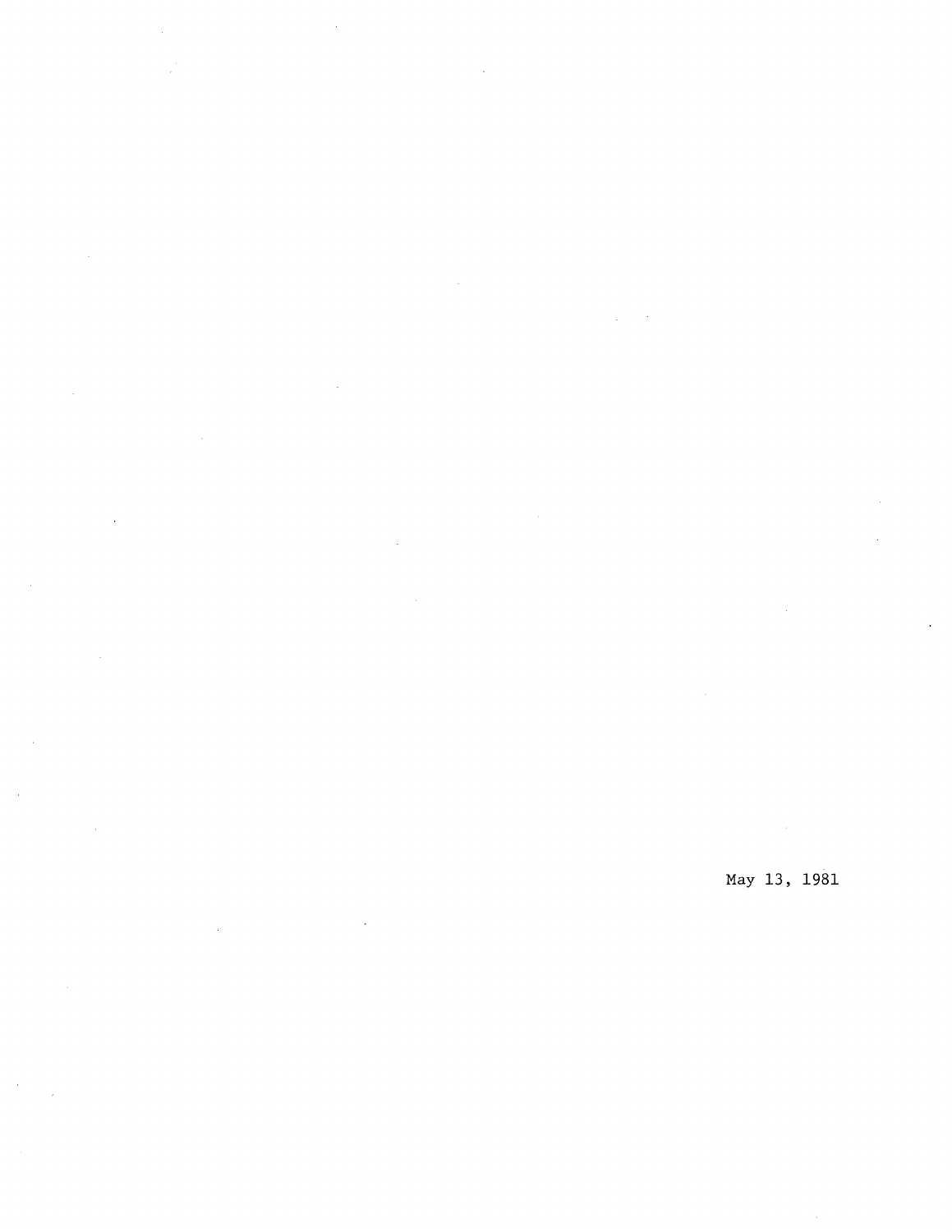The Minutes of the 66th Meeting of the Executive Committee of Science Faculty Council held on Wednesday, May 13th, 1981 at 3:40 p.m. in Room 250 Allen Building.

Members present: C.C. Bigelow, Chairman; Professors P.K. Isaac, J. Charlton, P. Loewen, R.G. Woods, W. Hoskins, T. Berry, J. Stewart; S. Catt, Secretary.

Regrets: Professors K.W. Stewart, D. Punter, Mr. Hal Christianson

Visitors: Vic Taylor, Sylvia Johannson

 $1)$ The Chairman advised that the Faculty Council had neglected to appoint scrutineers in connection with Faculty elections to Senate and Board of Graduate Studies, and asked for volunteers. Professors T. Berry and J. Stewart volunteered.

## $2)$ Selection of Gold Medal Winners

صريحة

Mrs. Johannson presented a list of candidates and explained criteria used in their selection.

a) Honours Gold Medal

It was moved by Prof. Loewen (Woods)

"that the Honours gold medal be awarded to #5008015, Brenda Margaret E. Addison". CARRIED

Vic Taylor asked for clarification of weight given to extra credit hours in determining the awarding of the gold medal in honours, and whether the Committee required the amount of detailed information supplied or would prefer to simply have information on the top two rather than several students.

Prof. Isaac said some departments require more than 30 credit hours but felt students in those programs didn't work any harder than in a normal 30 credit hour program. Students who voluntarily took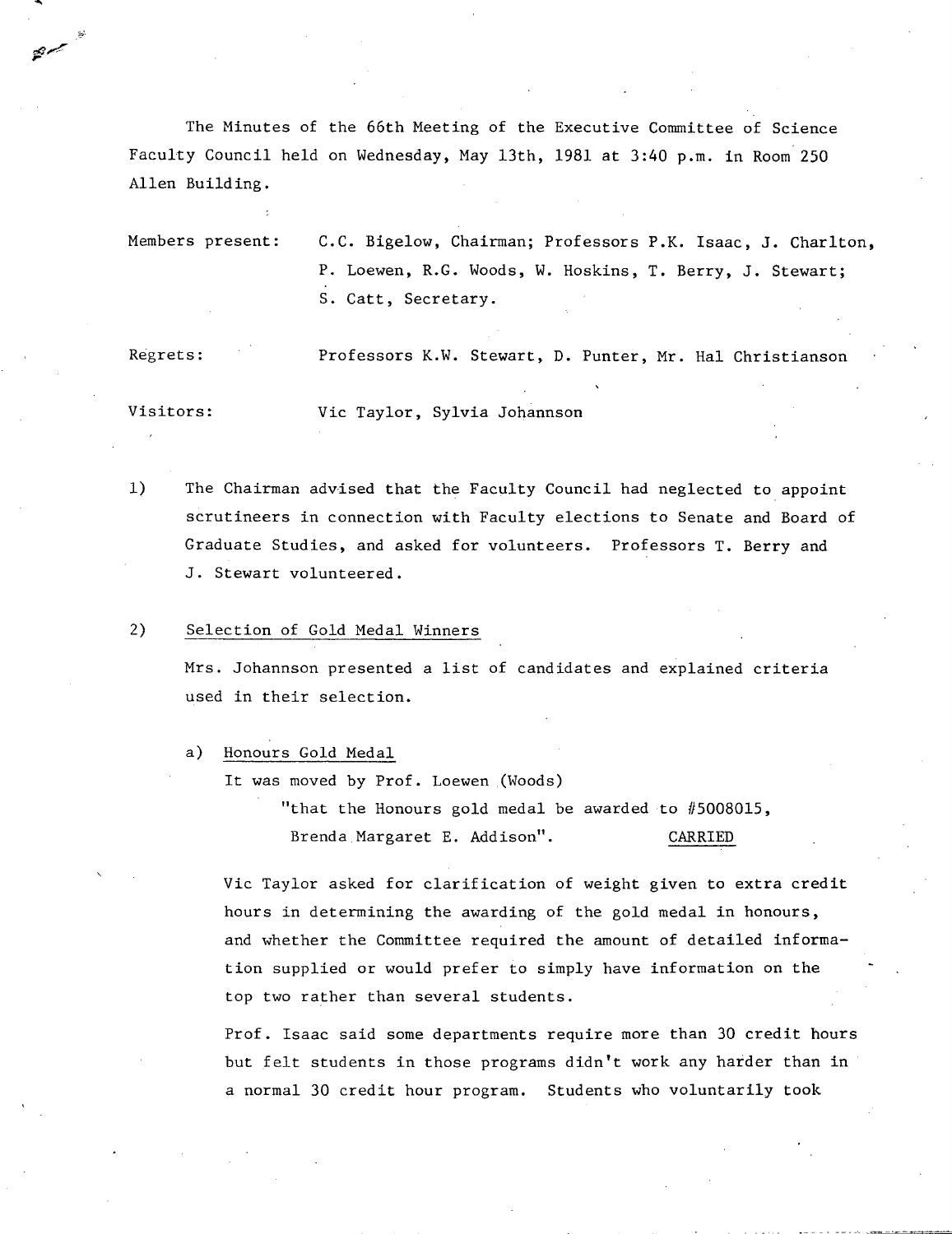extra hours should get their reward from their stronger transcript. If there was a tie between two candidates, extra hours was a useful basis to break it. Prof. Charlton felt a distinction should be made between students who take extra hours because it is required by their program and students who voluntarily do extra work; such voluntary extra hours should not be considered in selecting the gold medallist. A member felt that candidates should be ranked on the basis of total GPA; the number of hours is irrelevant since Honours is a prescribed program. Prof. Woods wanted to continue to receive a fair amount of information because it was possible a special situation could arise in which this would be valuable for comparison purposes.

Mrs. Johannson explained that providing information on several candidates was no more time-consuming than providing it on only two or three, since the work had to be done for graduate processing in any case.

The consensus was that the information provided was valuable.

Prof. Charlton inquired if it would be possible to award a gold medal in each department, and moved that

"the Dean's office make a record of the medals and awards given by the Faculty and Departments to graduating students with a view to expanding the gold medals to a per Department basis".

The motion failed for lack of a seconder. However the Dean said he would try to get the information and would look into the possibility of awarding more medals.

b) General Course Gold Medal

Prof. Woods asked whether the A+ (4.50 GPA) was to be used for breaking ties or was used in calculating GPA.

-2-